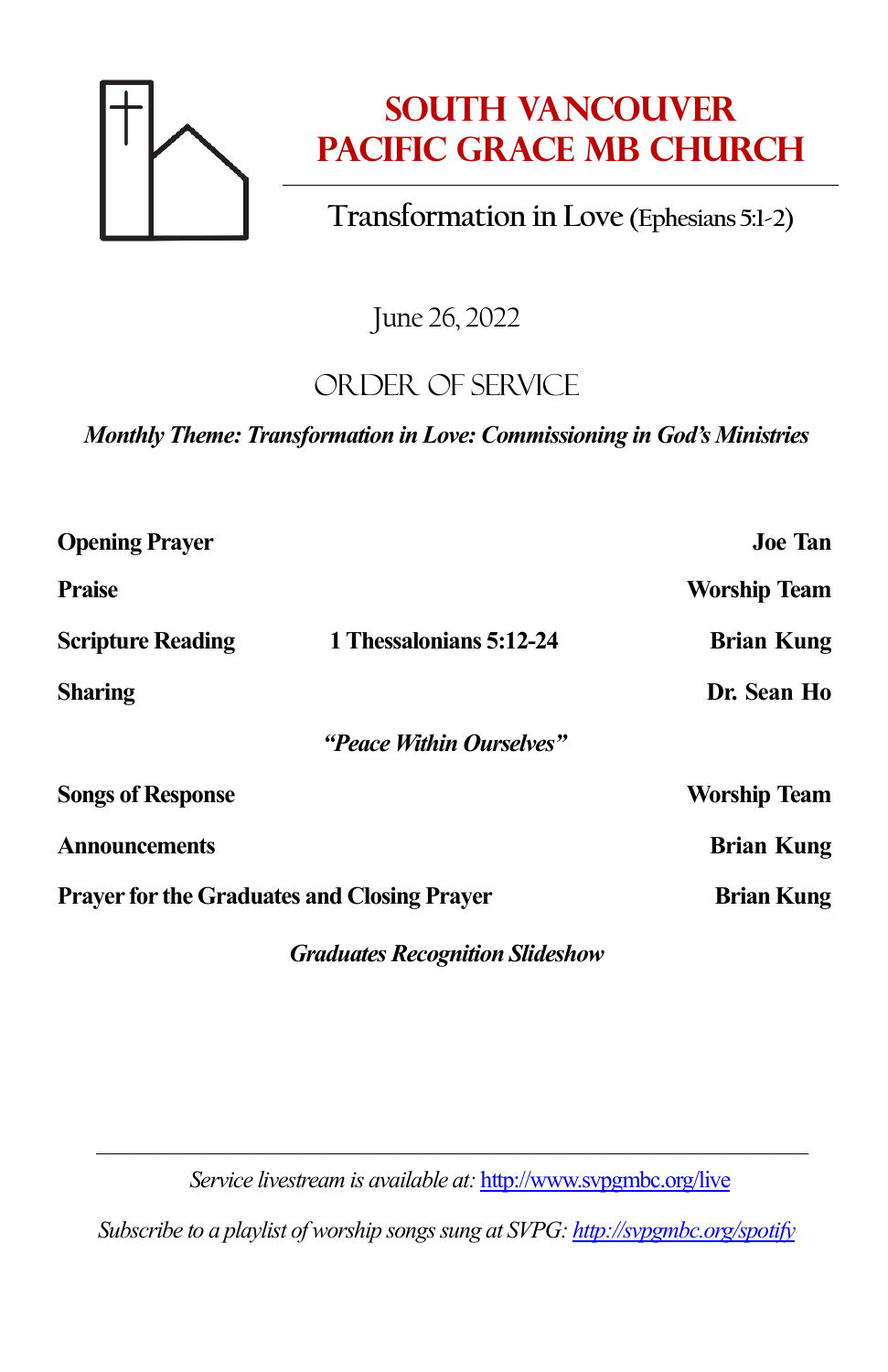### $SCR$  IPTURE READING

 $12$ We ask you, brothers, to respect those who labor among you and are over you in the Lord and admonish you, <sup>13</sup> and to esteem them very highly in love because of their work. Be at peace among yourselves. <sup>14</sup>And we urge you, brothers, admonish the idle, encourage the fainthearted, help the weak, be patient with them all. <sup>15</sup> See that no one repays anyone evil for evil, but always seek to do good to one another and to everyone. <sup>16</sup>Rejoice always,  $17$  pray without ceasing,  $18$  give thanks in all circumstances; for this is the will of God in Christ Jesus for you.  $^{19}$ Do not quench the Spirit.  $^{20}$ Do not despise prophecies,  $^{21}$  but test everything; hold fast what is good.  $^{22}$  Abstain from every form of evil.

 $^{23}$ Now may the God of peace himself sanctify you completely, and may your whole spirit and soul and body be kept blameless at the coming of our Lord Jesus Christ. <sup>24</sup>He who calls you is faithful; he will surely do it. *1 Thessalonians 5:12-24*

*SermonSlides:*<https://peace.seanho.com/>

### Ways You Can Give and Tithe to Our Church

#### 1. By Cheque:

- · Payable to: SVPGMBC or South Vancouver Pacific Grace MB Church
- · Mail to church address: 611 E. 50th Ave., Vancouver BC, V5X 1A9
- · Include a memo with your name (if different), offering number, amount and offering designation (General Fund/ Mission Fund/ Capital Asset Fund/ Others)

#### 2. By E-Transfer:

- · Set up e-Transfer in bank account. Add SVPGMBC as your transfer contact with the email offering@svpgmbc.org.
- · When making offering transaction, enter amount and under memo section, include your name (if different), offering number, and offering designation (General Fund/ Mission Fund/ Capital Asset Fund/ Others) and amount
- 3. By Cash or Cheque (In-Person):
	- · Fill in an offering envelope and put the cash/cheque in. Put the offering envelope in the offering box before or after service.

For inquiries, to request a personal offering number, or to update your mailing address, please contact the church office.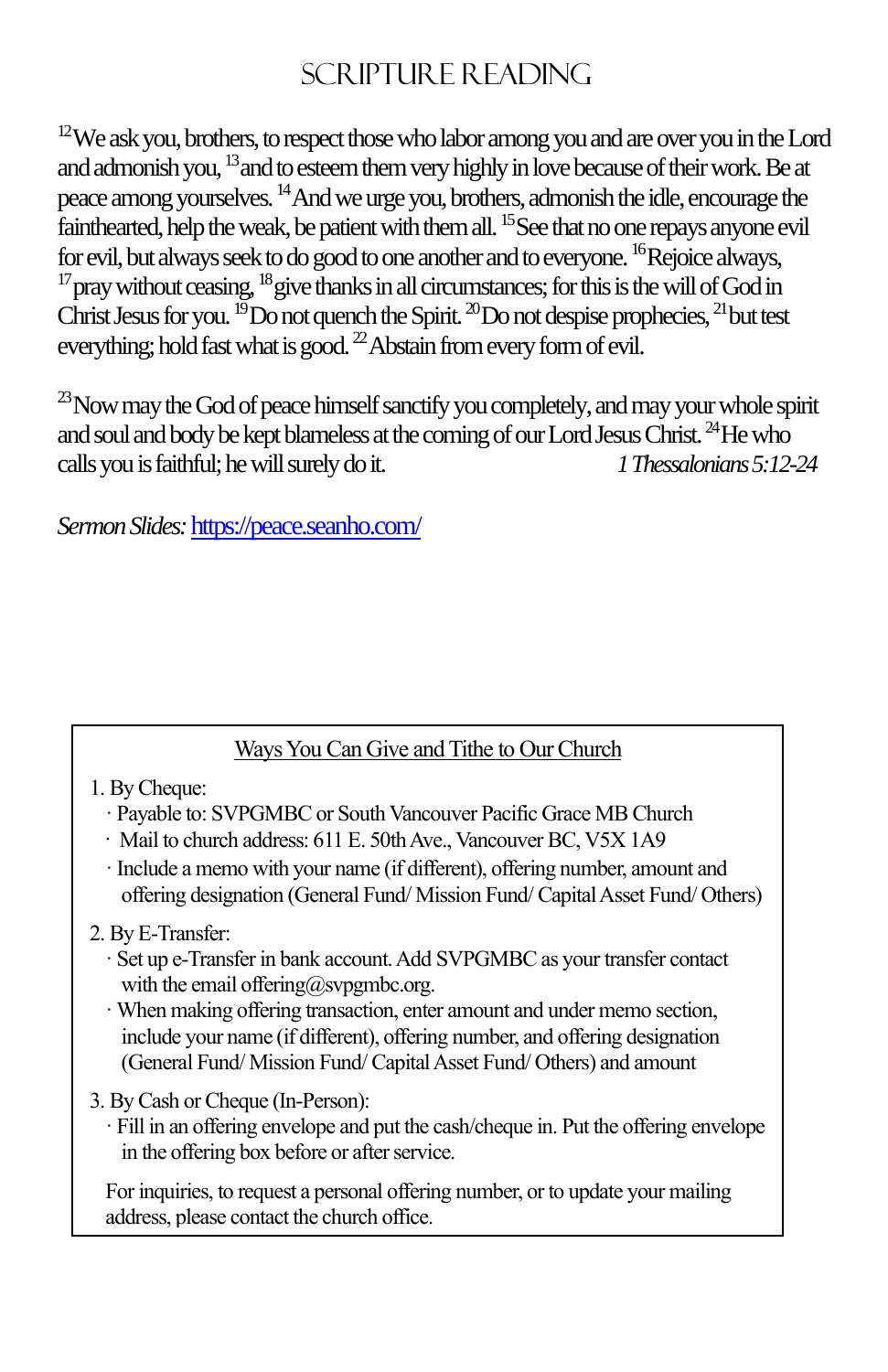# ANNOUNCEMENTS

- *1. Welcome to our Sunday Service*.Congratulations to our graduates! We thank Dr. Sean Ho for sharing God's word with us today.
- *2. Thank you* to brothers and sisters who served in and participated in our Father's Day celebration last week! It was an enjoyable time for those who joined.
- *3. Communion Sunday Service* will be held next Sunday, **July 3** at **10am**.
- *4. Thanksgiving Baby/Child Dedication and Baptism & Membership Transferal* will be held October 9. If you are interested in dedicating your child, getting baptized, or becoming a member of our church, please let one of the pastors or administrative staff know by **August 7**. Class(es) will be held in August and/or September.
- *5. Thailand STM*: We are looking for brothers and sisters interested in joining our shortterm mission team to help a new church plant in Thailand during the Christmas season. Rev. Chun will hold an info/Q&Asession for those interested **today** at **1pm** in the basement. Bring your own lunch or eat beforehand.We look forward to seeing you!
- *6. Youth Worship* (for grades 5 to 8) is held weekly (except for joint service Sundays)from June, 11:30am to 12:30pm in the White house. Please note Youth Worship will be held in the basement today.
- *7. Multi-Sport Camp*: Our church is joining with Newbern Alliance Church to have a Multi-Sport Camp for children ages 5 to 12 on **July 25 to 29**, 9am to 3pm. The camp is held at Riverway Sports Complex (8605 Nelson Avenue, Burnaby) and the cost of each camper is \$150. If you would like to volunteer, that would be helpful too. Registration link[: https://aia.sh/riverway](https://aia.sh/riverway) Please contact Pastor Justun for questions or more details.
- *8.First Aid Training* is available at our church and open to all church members. The training day will be on Saturday, **July 16**, 9am to 4:30pm, with lunch included. This is important for anyone in our church, serving in our church for any age group. This training is free for all church members. You can sign up here[: https://bit.ly/SVPGfirstaid](https://bit.ly/SVPGfirstaid)
- **9. CM Pastoral Search:** Rev. Lancelot Tong is the candidate for the Chinese associate pastor position. We invite you to pray together for God's wisdom and guidance.
- *10. Suggestion Box*: To facilitate the collection of comments and suggestions from the congregation, a "Suggestion Box" is now set up at the ushers table. Brothers and sisters are welcome to use it, or you can submit your suggestions a[t https://bit.ly/SVPGsubox](https://bit.ly/SVPGsubox)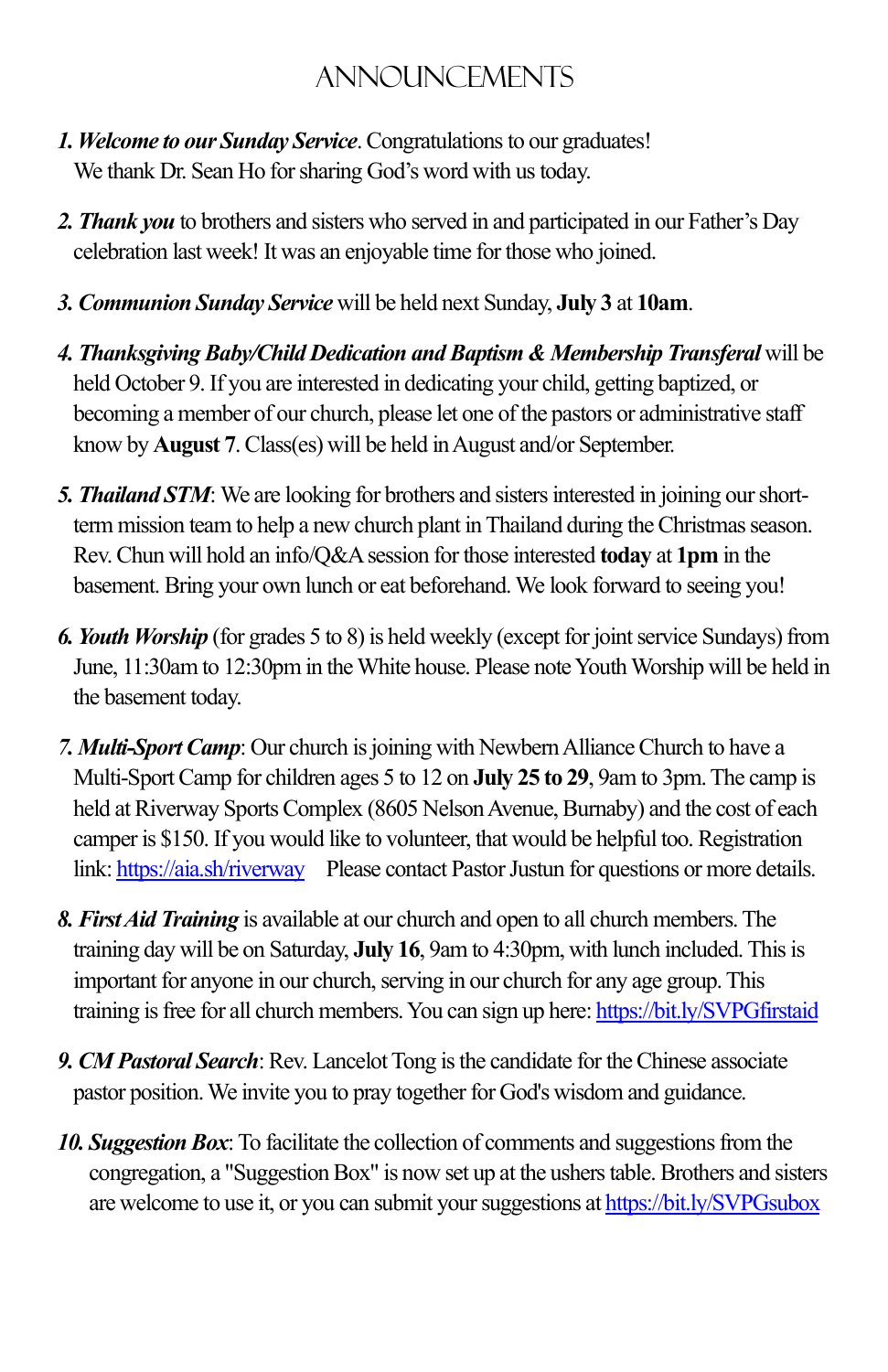- *11. Library*: If you have overdue books from our church library you have been holding on to during the pandemic, please return them soon, before the end of June.
- *12. Prayer Requests*: Our Care Ministry and pastoral team would like to support you in prayer. If you have a prayer request, please submit it at[: svpgmbc.org/prayer](http://www.svpgmbc.org/prayer)
- *13.* Please note the church office will be closed on Friday, July 1 for Canada Day.

| Sunday Children and Youth Ministries                                              |                                                                                                                                 |  |  |
|-----------------------------------------------------------------------------------|---------------------------------------------------------------------------------------------------------------------------------|--|--|
| $9:20$ am to $10:45$ am<br>(in-person/hybrid Sundays)                             | <b>Bible Island</b> – Basement<br>for young families with children ages 6 and under;<br>includes songs, Bible lessons, learning |  |  |
| 10am to $10:30$ am<br>(except joint service Sunday)                               | <b>Children Bible Stories</b> – Online/Hybrid<br>for children between ages 7 to 9                                               |  |  |
| $11:15$ am to $12:30$ pm<br>(except joint service Sunday)                         | $CM$ Nursery – Nursery<br>for children over age 2                                                                               |  |  |
| 11:30am to 12:30pm<br>(June 26, July 10, 17, 24, 31)                              | <b>Youth Worship</b> – White House<br>for youth ages 10 to 13                                                                   |  |  |
| For more information or Zoom links, please contact Pastor Justun or Stephanie Ko. |                                                                                                                                 |  |  |

# Prayer Requests

#### World Concerns:

- 1. Pray for countries where the pandemic is severe, that the medical system can cope; pray for adequate supply of vaccines and fair distribution.
- 2. Pray for Canada and countries that have relaxed health restrictions, that the pandemic will continue to be controlled and the economy and people's lives can return to a new normal even as tourism increases during the summer.The increased infection rates of Omicron subvariants BA.4 and BA.5, and the spread of monkeypox in 39 countries are causes for concern..
- 3.As the war in Ukraine continues, pray for God's mercy on those suffering, and in the process forrefugees to be sheltered and settled. Pray the Lord would work in the situation and hearts to heal the wounded, and to stop the war and restore peace.
- 4. Pray that in the midst of the current political climate, food and energy shortages, and rising prices, the Lord would have mercy on the daily needs and emotions of people/those in need.
- 5. Pray for safety for residents, rescue, and comfort for those in countries and regions facing natural disasters: the 5.9 magnitude earthquake in Afghanistan; floods in India, Bangladesh, southern provinces of China, inland British Columbia and Calgary.
- 6. Pray those who are suffering and oppressed may experience Christ'ssalvation and peace.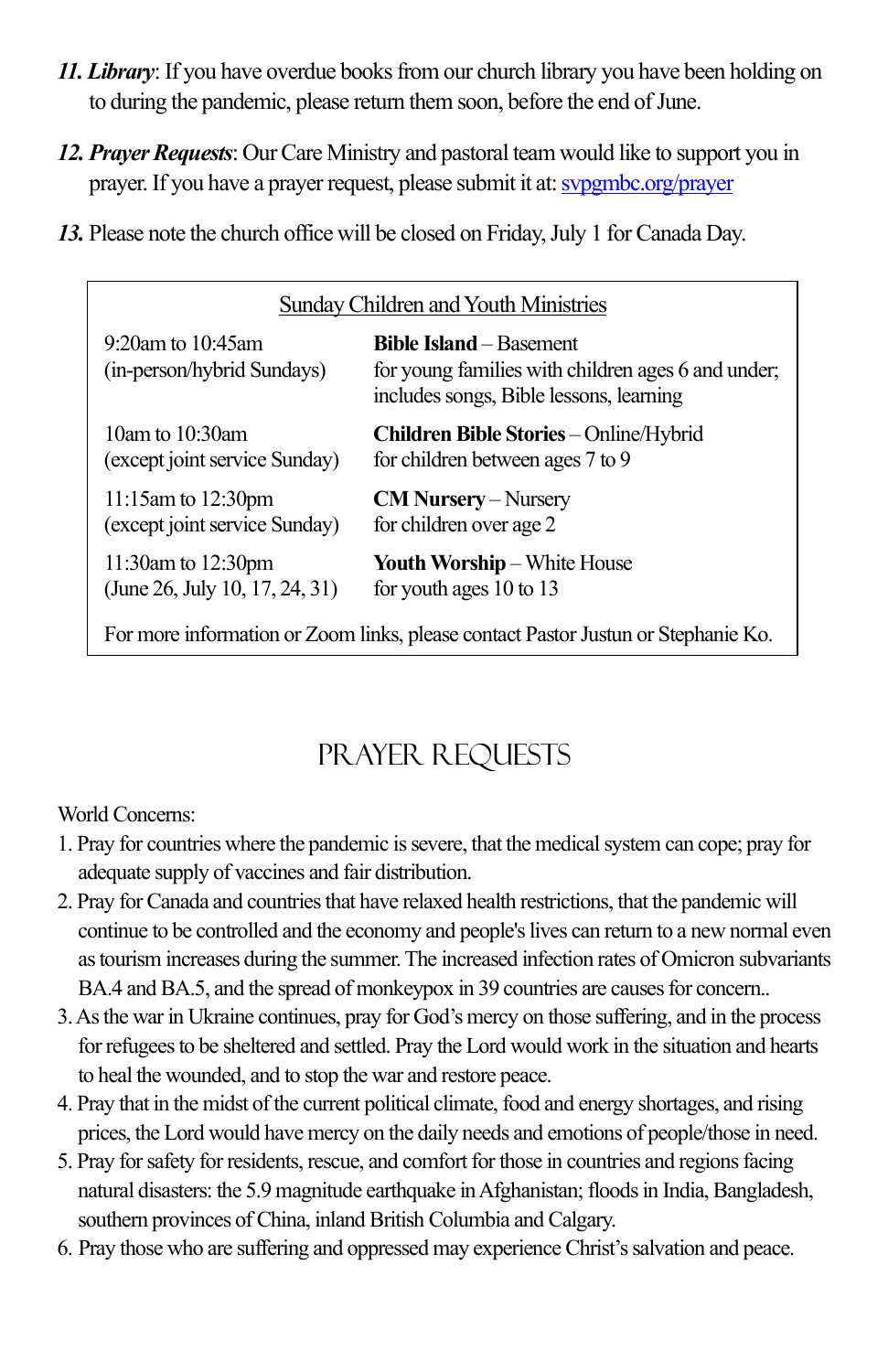Church Direction and Ministry:

- 1. Pray that we would be a church that depends on God through prayer and His Word.
- 2. Pray for the Lord to bless Rev. Chun's ministry and guide the pastors as they work together.
- 3. Pray for the Chinese ministry pastoral search, that God will bring a shepherd in line with His heart and will. Pray for wisdom and discernment for the leadership and congregation.
- 4. Pray for the new deacon board, that they may serve in wisdom, love, and unity.
- 5. Pray for the health and safety of those serving and participating in in-person service.
- 6. Pray that God would give us renewal and growth in fellowship and ministry.
- 7. Pray for the children's and youth ministries, for parents' participation, children and youth participation, and the wisdom and perseverance of the ministry teams and leaders.
- 8. Pray for the Sunday school classes running May to August, for wisdom and the Spirit's guidance for the teachers, and the edification of the students.
- 9. Pray for the first aid training on July 16, for good participation, learning and equipping for brothers and sisters who join the training.
- 10. Pray for the children and volunteers who are participating in the Multi-Sport Camp July 25 to 29, for safety, peace of mind, and an enjoyable time.
- 11. Pray for the Lord to prepare the hearts of parents who are considering baby/child dedication.
- 12. Pray for God's provision and leading of a team for the Thailand STM and the preparations.
- 13. Pray for the grocery ministry for refugee families, that God's loving care would be known.
- 14. Pray God would continue to prepare hearts of seekers to seek Him and receive salvation.

Church Family:

- 1. Pray for support, healing, and comfort for seniors in weak and ill health, and love, patience and wisdom for their family caregivers.
- 2. Pray for brothers/sisters and families who have contracted COVID-19 to fully recover.
- 3. Pray for the health and safety of brothers/sisters and families who are travelling.
- 4. Pray for God's comfort and presence for those who are grieving the loss of a loved one.
- 5. Pray for the recovery of brothers and sisters and/or family members who are ill or unwell.
- 6. Pray for faith and guidance for brothers orsisters who are unemployed/in financial difficulty.
- 7. Pray that God would protect seniors and young families with physical, mental, and spiritual health and peace during the pandemic.
- 8. Pray for the parents of infants, that God would give them strength, patience, wisdom, and purpose in the everyday ministry of parenthood and discipling their children.
- 9. Please pray for expecting parents: Eric Wong and Mary Soo.